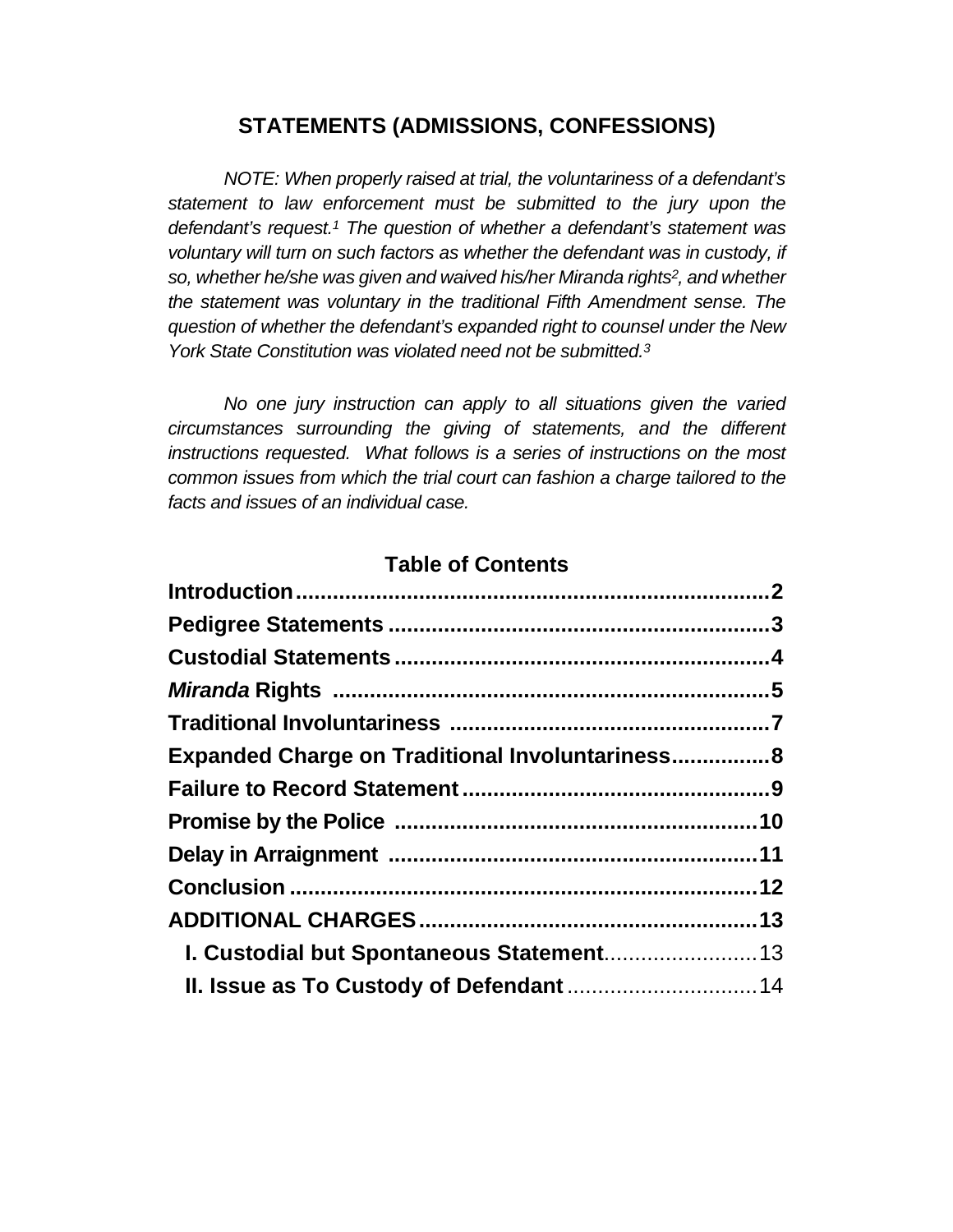## **Introduction**

I will now discuss the law as it relates to testimony concerning [a] statement(s) of the defendant made to a police officer [or assistant district attorney].

Our law does not require that a statement by a defendant be oral or written. It also does not require that questions and answers be electronically recorded [unless, as I shall explain, the statement was the product of custodial interrogation].

[A statement in written form need not have been (written or) signed by the defendant provided that the defendant adopted the statement. A defendant adopts a statement when he/she knowingly acknowledges the contents of the statement as his/her own. In deciding whether the statement was adopted, the presence or absence of the defendant's signature may be considered.]

There is no requirement that a statement be made under oath.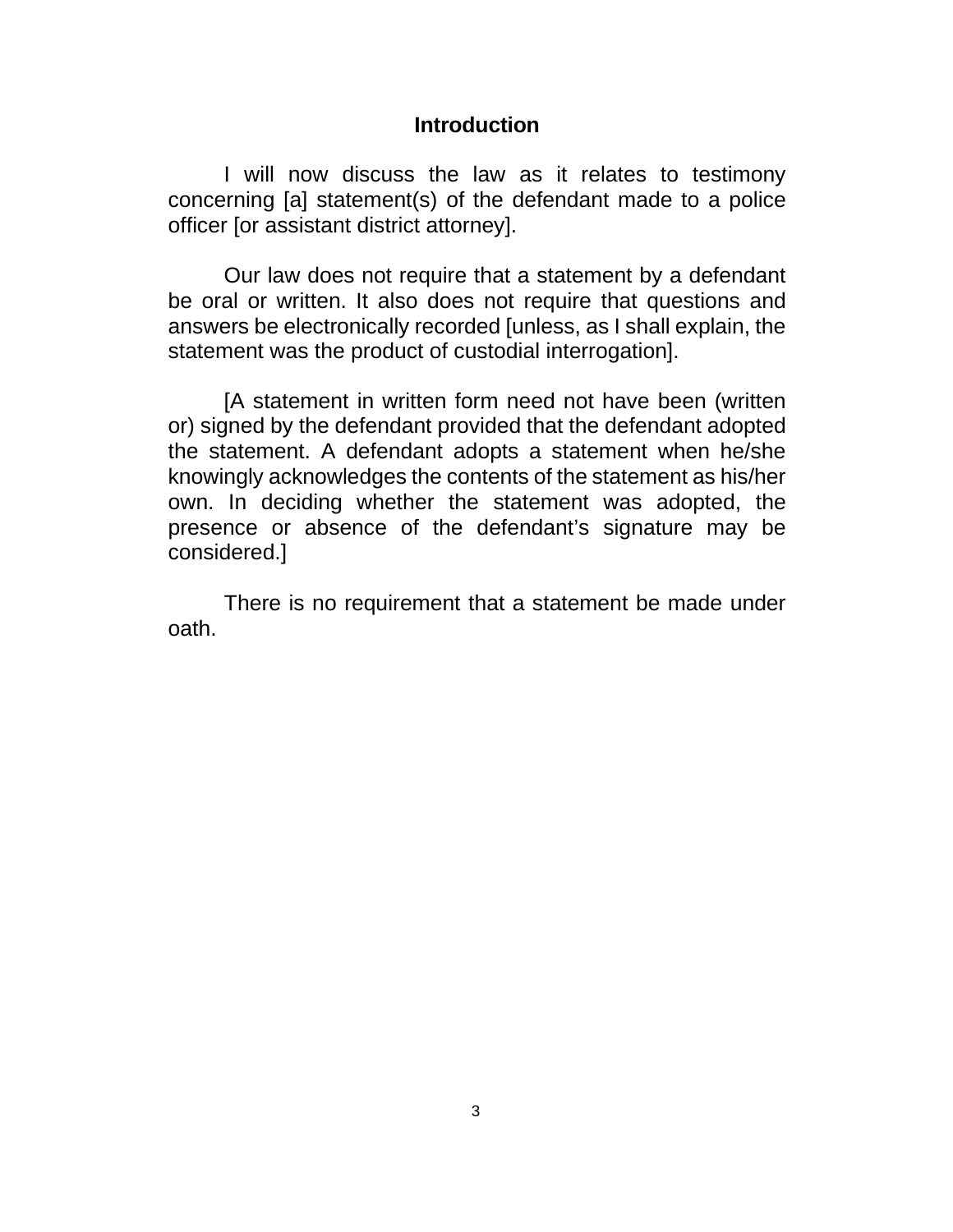## **Pedigree Statements**

There is testimony that, while the defendant was in custody, the police asked him/her "pedigree" questions relating to: (*specify, e.g., his/her name, address, date of birth, type and place of employment)*.

Under our law, a police officer may ask those questions of a person who is in custody, and the officer is not required to advise the defendant of his/her rights before doing so.<sup>4</sup> Thus, if you find the defendant made such statements, you may consider them in your evaluation of the evidence. In determining whether the statement was made, you can apply the tests of truthfulness and accuracy that we have already discussed.<sup>5</sup>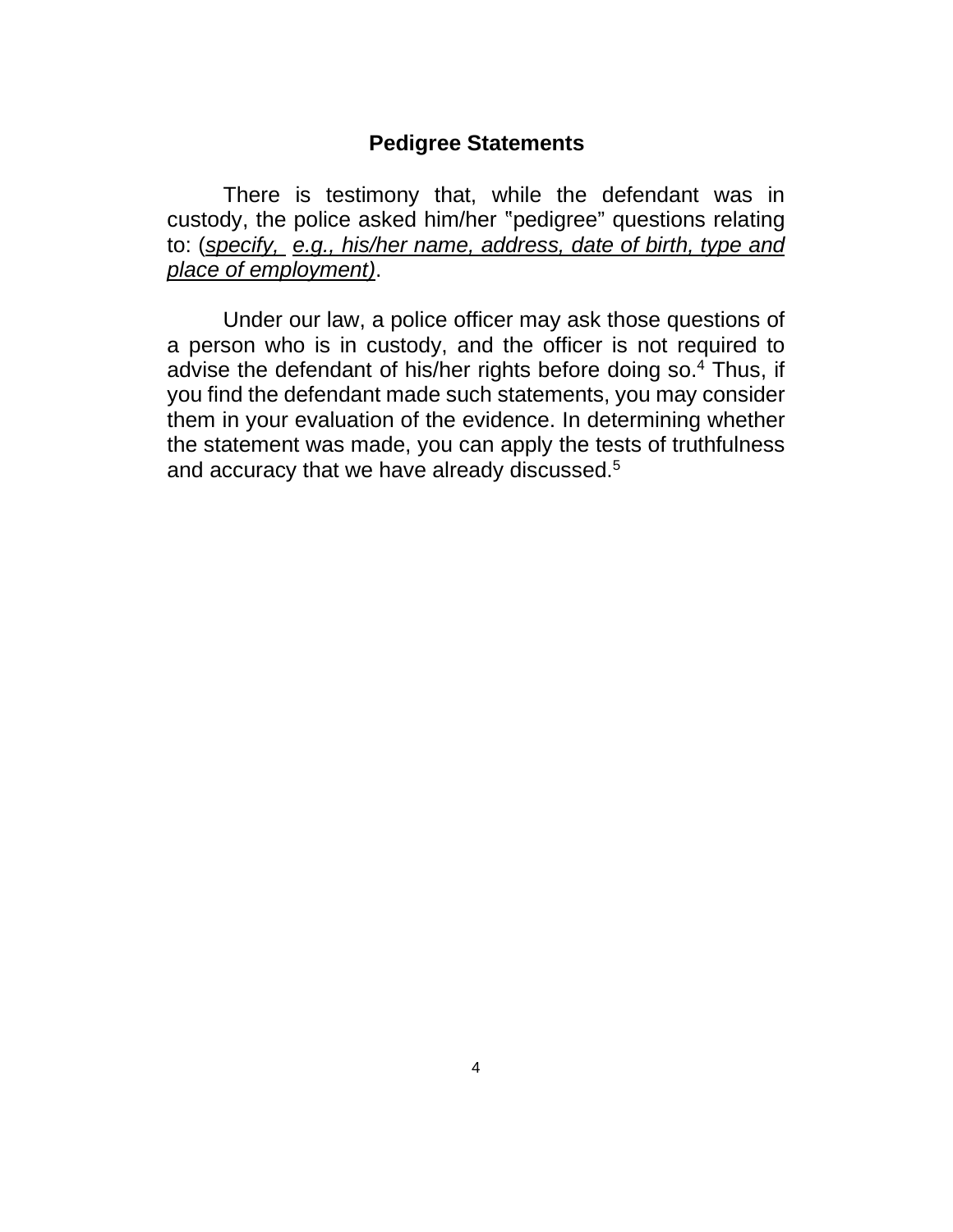## **Custodial Statements**

There is testimony that, while the defendant was in custody, he/she was questioned by the police and made certain [oral and/or written] statement(s). [There is (also) testimony that the defendant made a videotaped statement to an assistant district attorney.]

Under our law, before you may consider any such statement as evidence in the case, you must first be convinced that the statement attributed to the defendant was in fact made [or adopted] by him/her. In determining whether the defendant made [or adopted] the statement, you may apply the tests of believability and accuracy that we have already discussed.

Also, under our law, even if you find that the defendant made a statement, you still may not consider it as evidence in the case unless the People have proven beyond a reasonable doubt that the defendant made the statement voluntarily.<sup>6</sup>

How do you determine whether the People have proven beyond a reasonable doubt that the defendant made a statement voluntarily?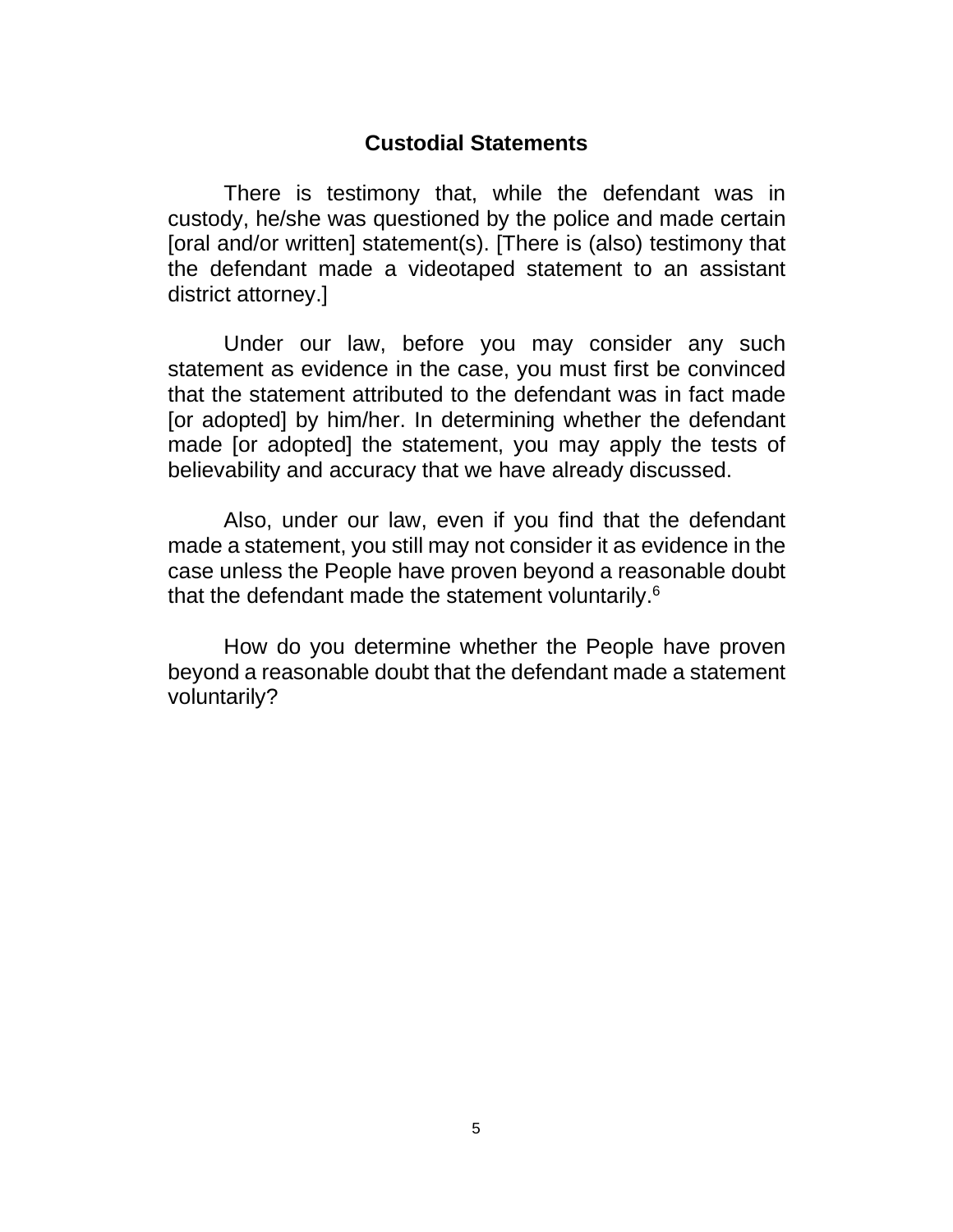# *Miranda* **Rights** <sup>7</sup>

Initially, under our law, before a person in custody may be questioned by the police [or an assistant district attorney], that person first, must be advised of his/her rights; second, must understand those rights; and third, must voluntarily waive those rights and agree to speak to the police [or an assistant district attorney]. If any one of those three conditions is not met, a statement made in response to questioning is not voluntary and, therefore, you must not consider it.

[There is no particular point in time that the police [or assistant district attorney] are required to advise a defendant in custody of his/her rights, so long as they do so before questioning begins. A defendant in custody need be advised only once of the rights, regardless of how many times, or to whom, the defendant speaks after having been so advised; (provided the defendant is in continuous custody from the time he/she was advised of his/her rights to the time he/she was questioned and there was no reason to believe that the defendant had forgotten or no longer understood his/her rights. <sup>8</sup>)]

While there are no particular words that the police [or assistant district attorney] are required to use in advising a defendant, in sum and substance, the defendant must be advised:

- 1. That he/she has the right to remain silent;
- 2. That anything he/she says may be used against him/ her in a court of law;
- 3. That he/she has the right to consult with a lawyer before answering any questions; and the right to the presence of a lawyer during any questioning; and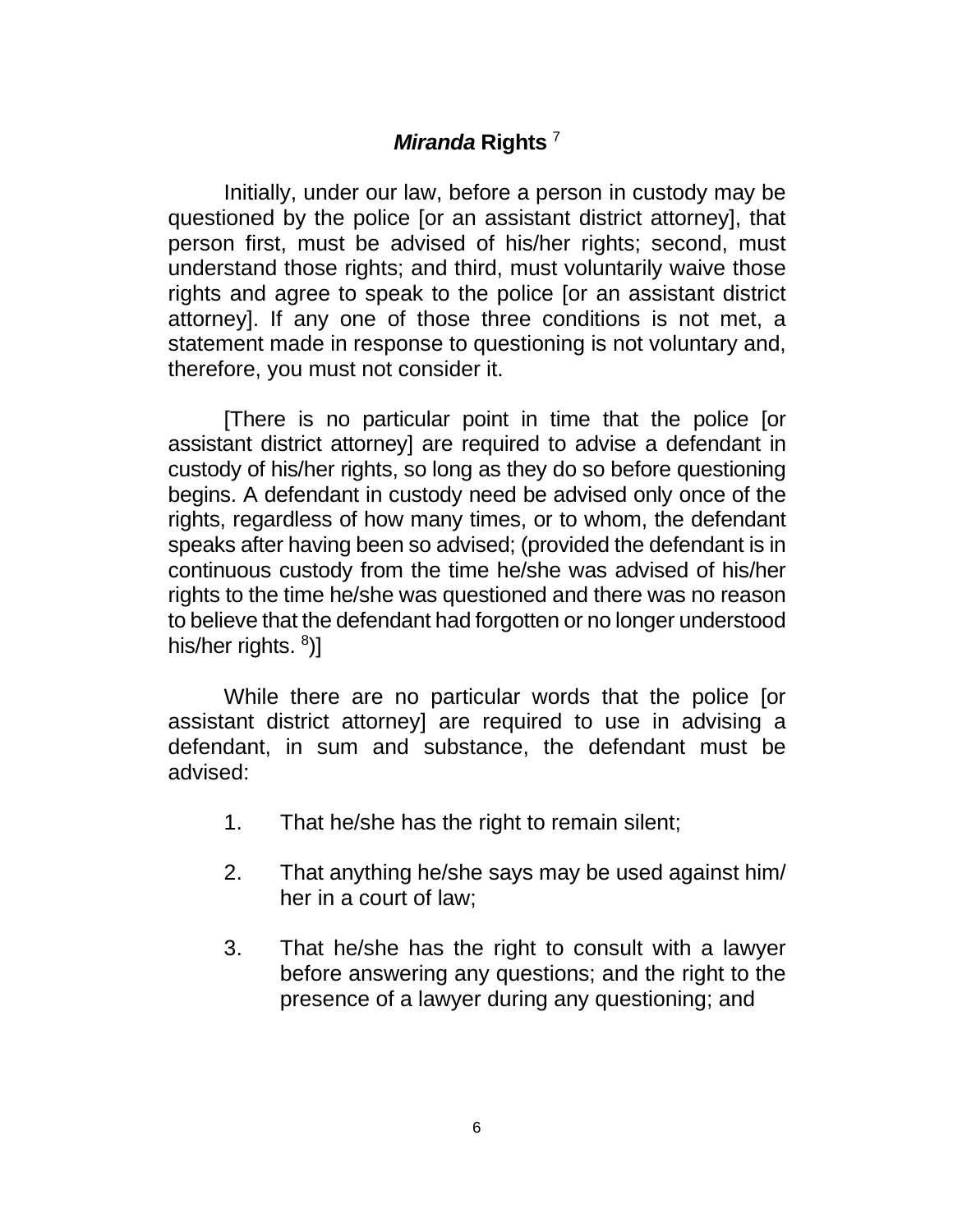4. That if he/she cannot afford a lawyer, one will be provided for him/her prior to any questioning if he/she so desires.

Before you may consider as evidence a statement made by the defendant in response to questioning, you must find beyond a reasonable doubt that the defendant was advised of his/her rights, understood those rights, and voluntarily waived those rights and agreed to speak to the police [or an assistant district attorney]. If you do not make those findings, then you must disregard the statement and not consider it.

# [NOTE: *Add if the defendant's mental capacity to understand the warnings is in issue*:

A person may validly waive [his/her] rights, regardless of whether or not [he/she] had a full understanding of the criminal law or procedures or, in particular, how what [he/she] says on waiving [his/her] rights may be used later in the criminal process.

What must be shown for a valid waiver is that the individual grasped the plain meaning of the warnings that [he/she] did not have to speak to the interrogator; that any statement might be used to [his/her] disadvantage; and that an attorney's assistance would be provided upon request, at any time, and before questioning is continued.<sup>9</sup>]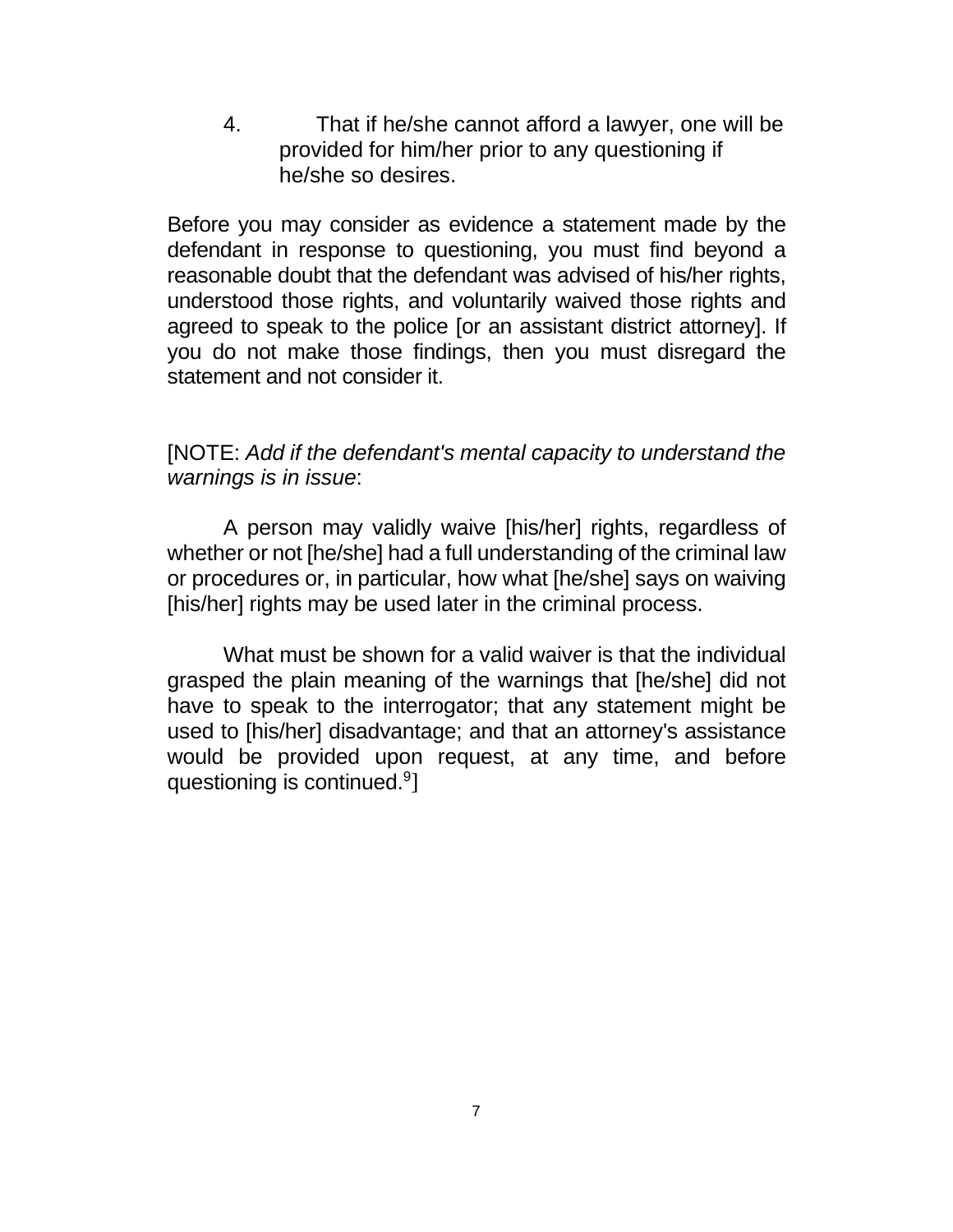# **Traditional Involuntariness** <sup>10</sup>

Under our law, a statement is not voluntary if it is obtained from the defendant by the use or threatened use of physical force [upon the defendant or another person].

In addition, a statement is not voluntary if it is obtained by means of any other improper conduct or undue pressure which impairs the defendant's physical or mental condition to the extent of undermining his/her ability to make a choice of whether or not to make a statement.<sup>11</sup>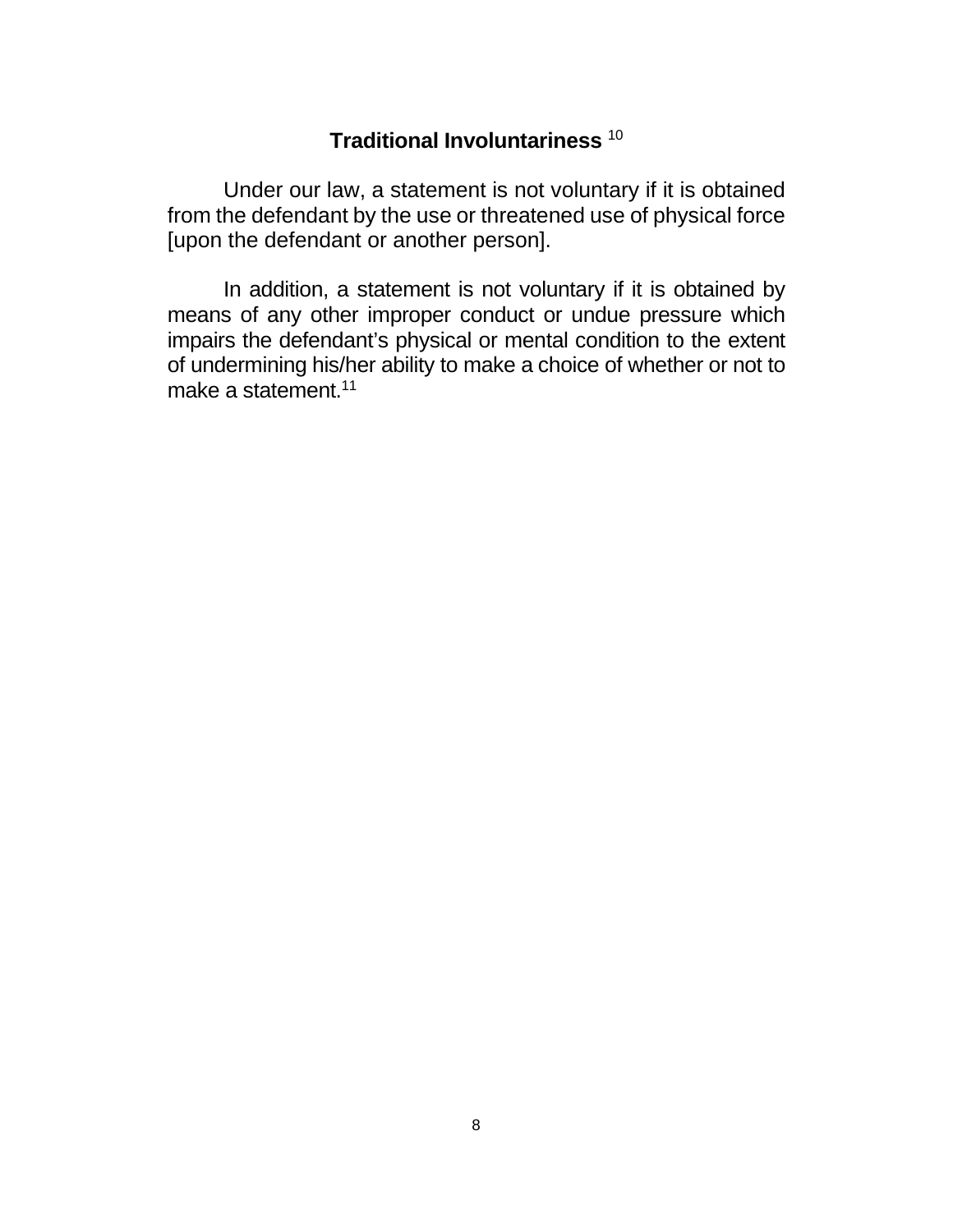## **Expanded Charge on Traditional Involuntariness**

*In addition to the foregoing charge on "Traditional Involuntariness," the following expanded charge may be appropriate:* 

In considering whether a statement was obtained by means of any improper conduct or undue pressure which impaired the defendant's physical or mental condition to the extent of undermining his/her ability to make a choice of whether or not to make a statement, you may consider such factors as:

The defendant's age, intelligence, and physical and mental condition; and

The conduct of the police during their contact with the defendant, including, for example, the number of officers who questioned the defendant, the manner in which the defendant was questioned, what the police promised or said to the defendant<sup>12</sup>, the defendant's treatment during the period of detention and questioning, and the length of time the defendant was questioned.

It is for you to evaluate and weigh the various factors to determine whether in the end a statement was obtained by means of any improper conduct or undue pressure which impaired the defendant's physical or mental condition to the extent of undermining his/her ability to make a choice of whether or not to make a statement.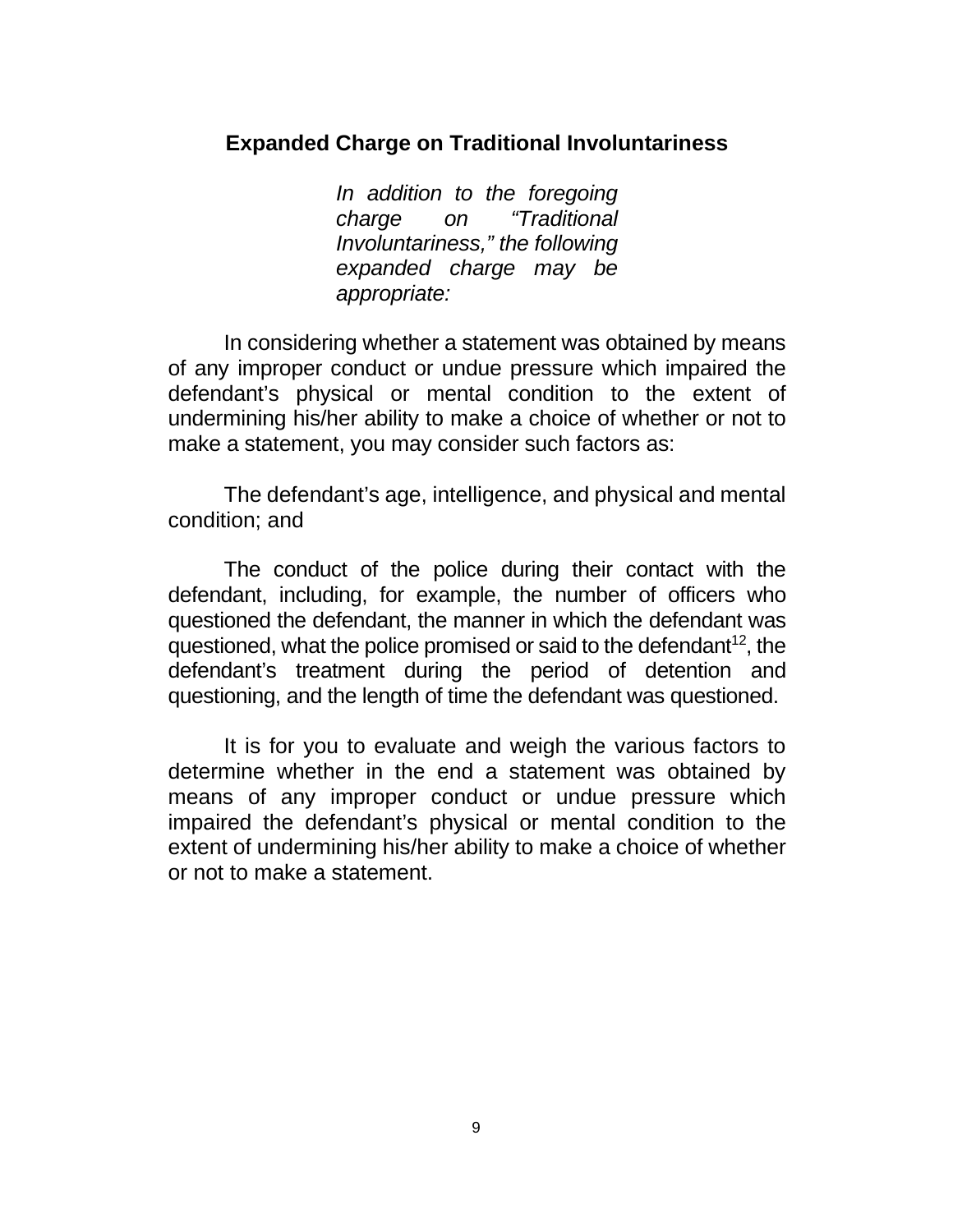#### **Failure to Record Statement**

(Added June 2017 for a law effective April 1, 2018)

*Note: Effective, April 1, 2018, CPL 60.45 requires the recording of a custodial interrogation taken by a "public servant" [Penal Law § 10.00(15)] in a "detention facility" when "the interrogation involves a class A-l felony, except one defined in article [220] of the Penal Law; felony offenses defined in section 130.95 and 130.96 of the Penal Law; or a felony offense defined in article [125] or [130] of such law that is defined as a class B violent felony offense in section 70.02 of the Penal Law." A "detention facility" is defined to mean "a police station, correctional facility, holding facility for prisoners, prosecutor's office or other facility where persons are held in detention in connection with criminal charges that have been or may be filed against them." If there is an issue as to whether the defendant was in custody and subject to custodial interrogation, see the "additional charges" section below: "* 

*I. Custodial but Spontaneous Statement* 

*II. Was Defendant in Police Custody?* 

Under our law, where a person is subject to custodial interrogation by a (*specify e.g. detective*) at a (*specify* "detention facility," e.g. police station) the entire custodial interrogation, including the giving of any required advice of the rights of the individual being questioned, and the waiver of any rights by the individual, shall be recorded by an appropriate video recording device.

As you are aware the People did not do so. The People's failure to record the statements may be weighed by you as a factor, but not as the sole factor, in determining

#### *Select either or both of the following alternatives:*

whether such statements were made,

[and if so,] whether they were made voluntarily.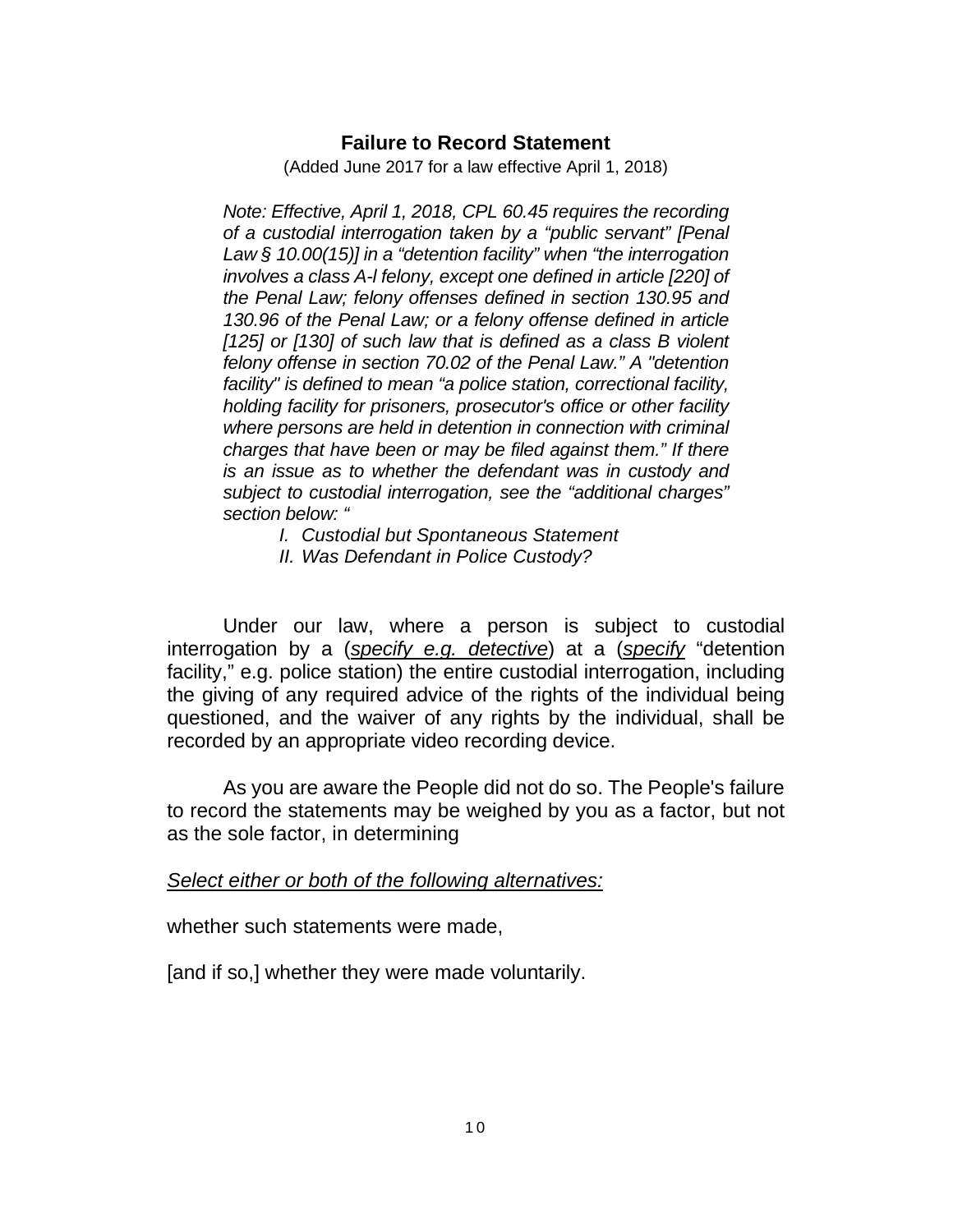# **Promise by the Police** <sup>13</sup>

A statement of the defendant may be involuntary for the reasons I have just explained to you, and it may also, or in the alternative, be deemed to have been made involuntarily if the statement was obtained from the defendant by a public servant engaged in law enforcement activity [or by a person then acting under his/her direction or in cooperation with him] by means of any promise or statement of fact, which promise or statement created a substantial risk that the defendant might falsely incriminate himself/herself.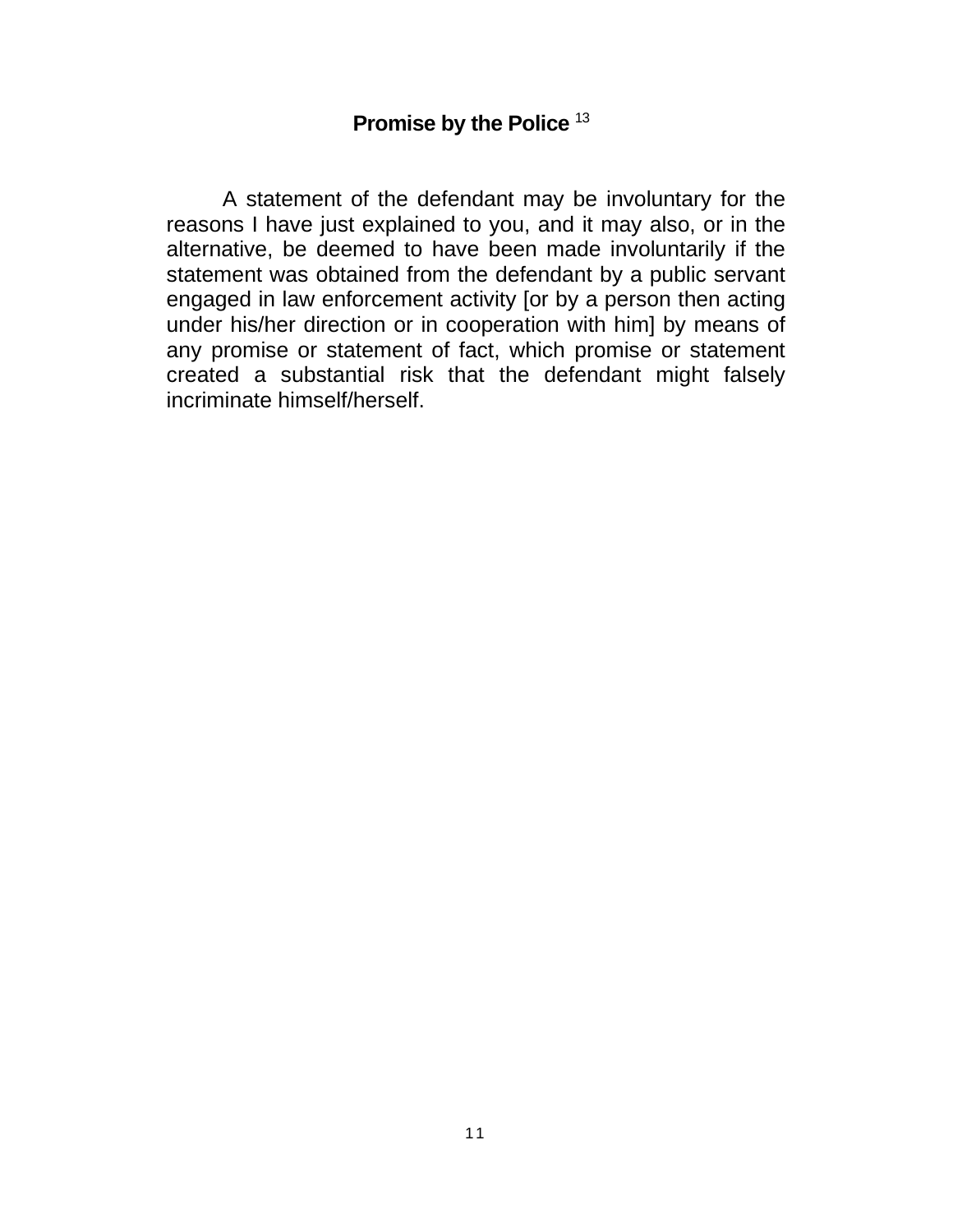## **Delay in Arraignment <sup>14</sup>**

Under our law, when a person is arrested, the police must bring him or her to court for arraignment without unnecessary delay. Before bringing an arrested defendant to court, the police may perform [a lineup], fingerprinting and photographing and may complete the paperwork associated with the processing of the arrest, and may question the defendant.

It is not for the jury to determine precisely when the defendant should have been arraigned; however, you may consider whether the police unnecessarily delayed the defendant's arraignment; and, if so, whether that delay, along with other relevant factors, affected the defendant's ability to make a choice about whether to make a statement.

A statement is not involuntary solely because of the length of time before a defendant is arraigned. That length of time is only one of the factors that you may consider in determining whether a statement was voluntary.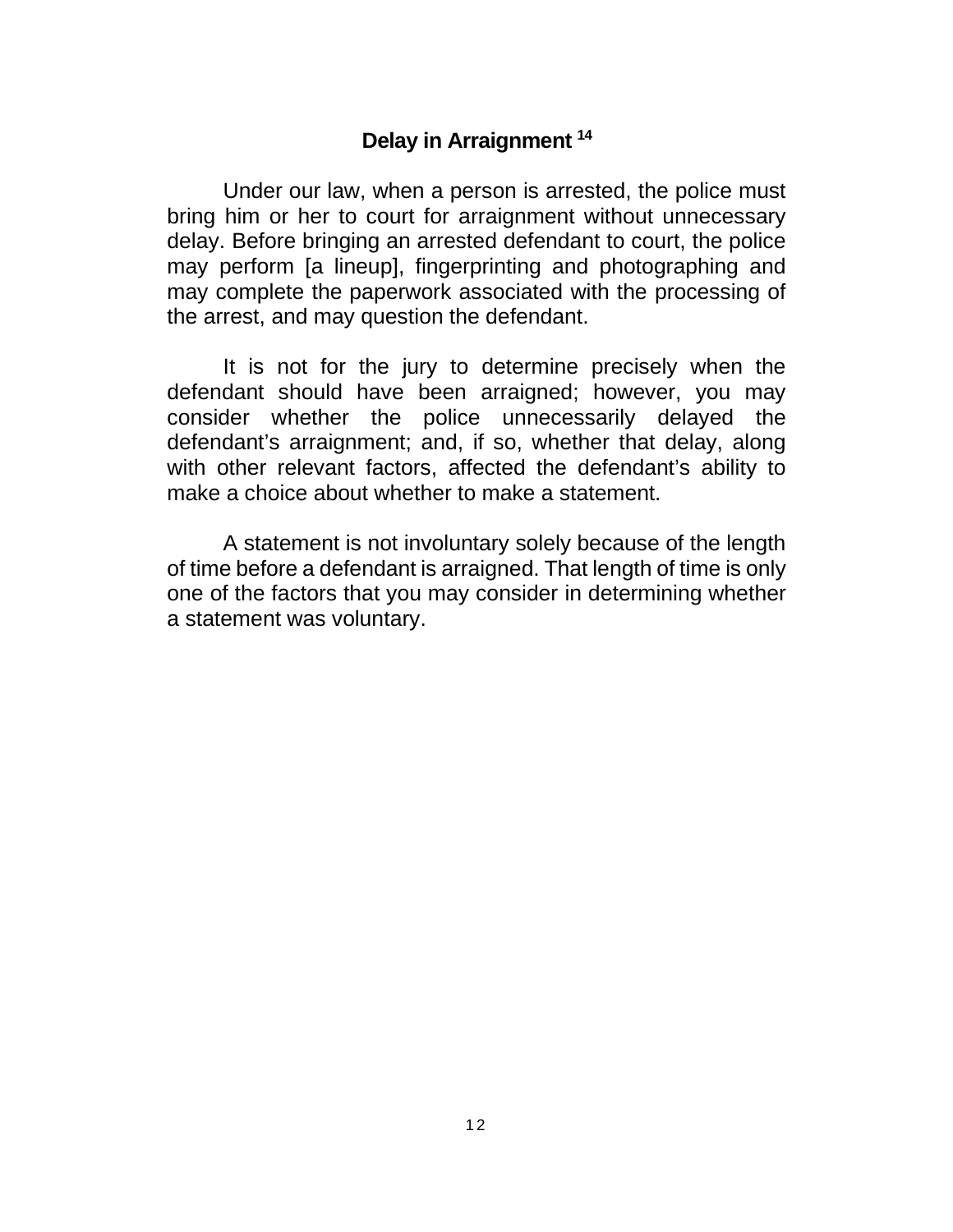## **Conclusion**

If the People have not proven beyond a reasonable doubt that a statement of the defendant was voluntarily made, then you must disregard that statement and not consider it.

If the People have proven beyond a reasonable doubt that a statement of the defendant was voluntarily made, then you may consider that statement as evidence and evaluate it as you would any other evidence for truthfulness and accuracy.<sup>15</sup>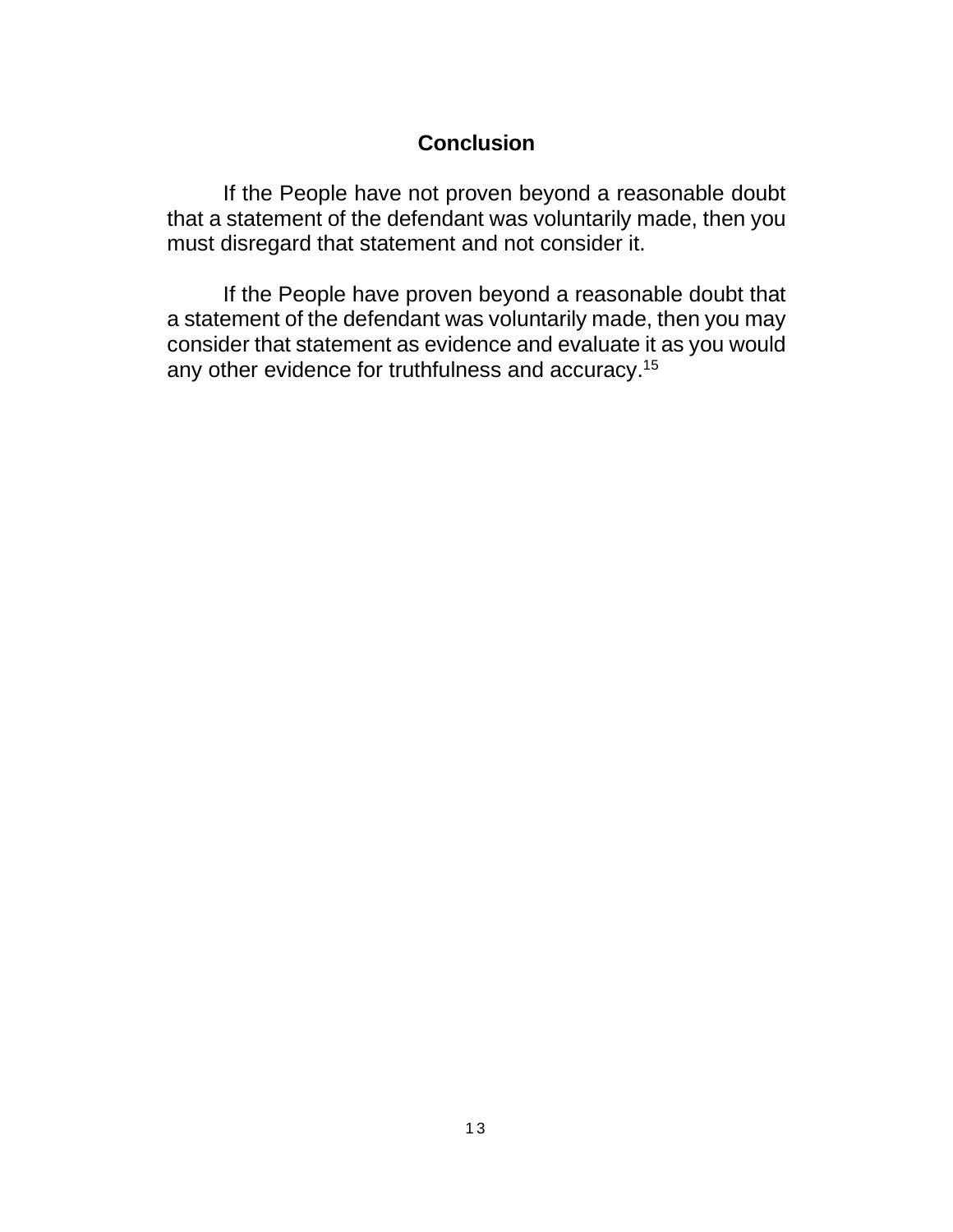# **ADDITIONAL CHARGES**

## **I. Custodial but Spontaneous Statement**

Under our law, before a person in custody may be questioned by the police [or an assistant district attorney], that person first, must be advised of his/her rights; second, must understand those rights; and third, must voluntarily waive those rights and agree to speak to the police [or an assistant district attorney].

If, however, a defendant in custody spontaneously volunteers a statement, that statement may be considered by the jury, regardless of whether or not the defendant was advised of his/her rights or waived them.

[In this case, the People concede that at the time of the statement, the defendant was in police custody (and had not been advised of his/her rights). The People, however, contend that the defendant spontaneously volunteered a statement.]

For a statement to be spontaneously volunteered, the spontaneity must be genuine and not the result of any questioning, inducement, provocation, or encouragement by the police.<sup>16</sup>

Under our law, questioning includes words or actions by the police [or assistant district attorneys], which they should know are reasonably likely to elicit an incriminating statement.

If you find that the People have proven beyond a reasonable doubt that the statement was spontaneously volunteered, you may then consider that statement as evidence and evaluate it as you would any other evidence for truthfulness and accuracy.<sup>17</sup>

If you find that the People have not proven beyond a reasonable doubt that the statement was spontaneously volunteered, then you must disregard the statement and not consider it.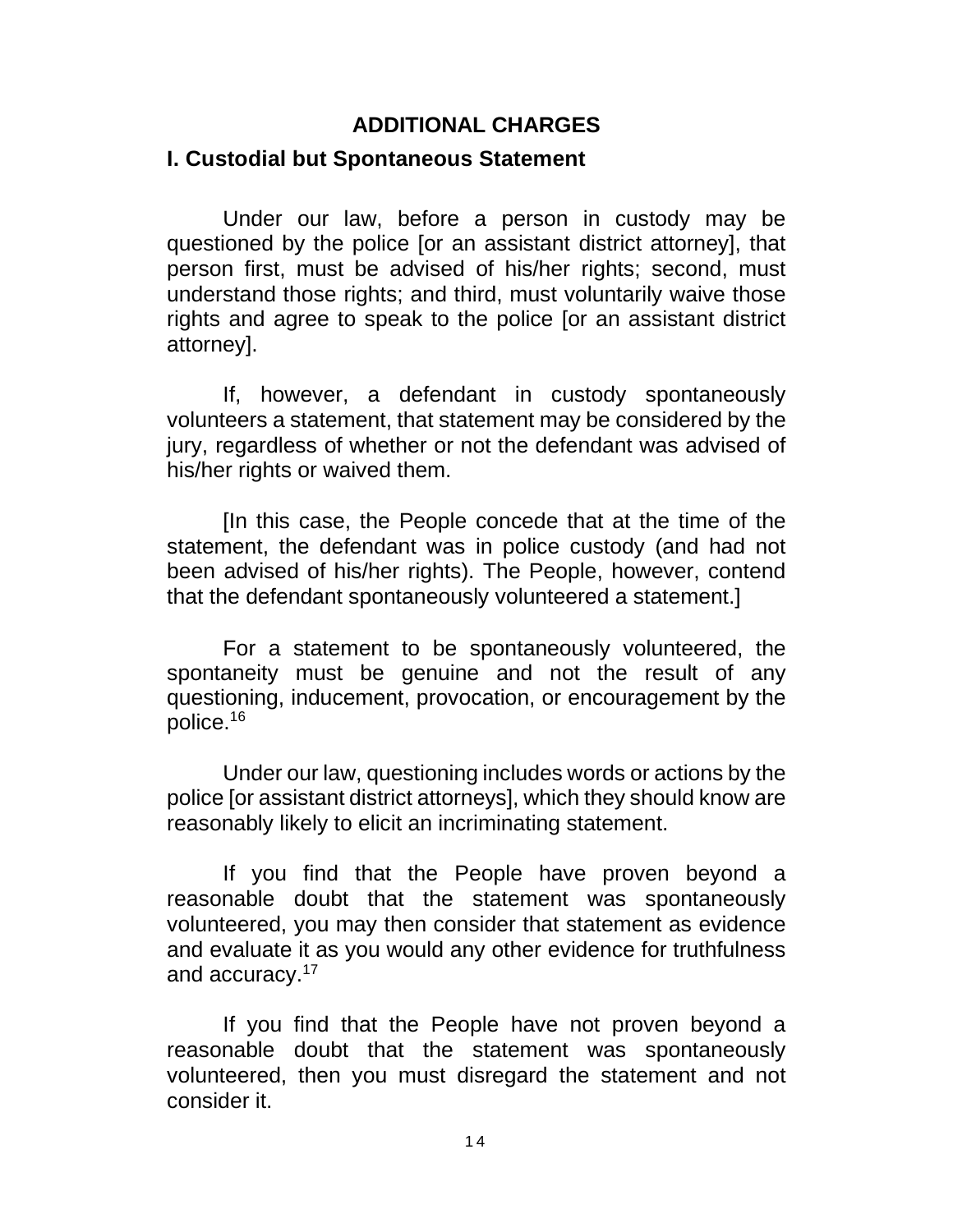#### **II. Issue as To Custody of Defendant**

Under our law, before a person in custody may be questioned by the police [or an assistant district attorney], that person first, must be advised of his/her rights; second, must understand those rights; and third, must voluntarily waive those rights and agree to speak to the police [or an assistant district attorney].

On the other hand, a defendant who is not in custody when questioned by the police [or assistant district attorney], need not be advised of his/her rights, and any voluntary statement may be considered by the jury.

Under our law, a person is in custody when he/she is physically deprived of his/her freedom of action in any significant way. $18$ 

The fact that the defendant was being questioned by police [or that the questioning took place inside a police station] does not necessarily mean the defendant was in custody.

Whether the defendant was in custody at the time of the questioning is not determined by what the defendant himself/herself believed or what the police believed.<sup>19</sup> In other words, the test is not whether the defendant believed he/she was in custody or the police believed he/she was in custody. The test is what a reasonable person, innocent of any crime, in the defendant's position, would have believed. If that reasonable person would have believed that he/she was in custody, then the defendant was in custody. If that reasonable person would have believed that he/she was not in custody, then the defendant was not in custody.<sup>20</sup>

To decide whether a reasonable person, innocent of any crime, in the defendant's position, would have believed that he/she was in custody, you must examine all the surrounding circumstances, including but not limited to: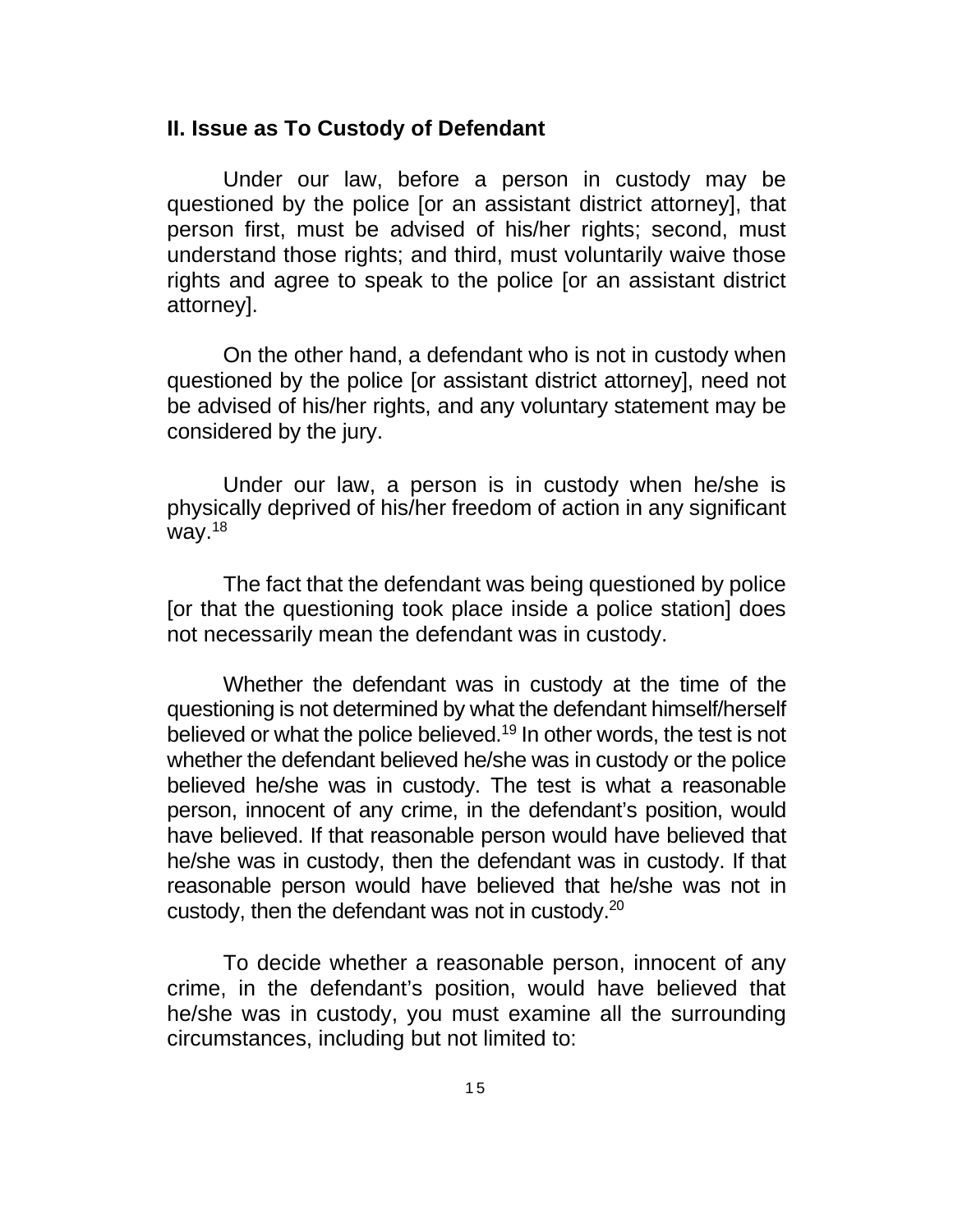## *Select as appropriate:*<sup>21</sup>

the reason the defendant was speaking to the police or being questioned by the police;

where the questioning took place; [whether the defendant appeared at the police station voluntarily;]

how many police officers took part in the questioning;

whether the questioning was investigative or accusatory;

whether the questioning took place in a coercive atmosphere;

whether the defendant was handcuffed or physically restrained;

whether the police treated the defendant as if he/she were in custody;

whether the defendant was offered food or drink;

whether the defendant had been allowed to leave after the questioning.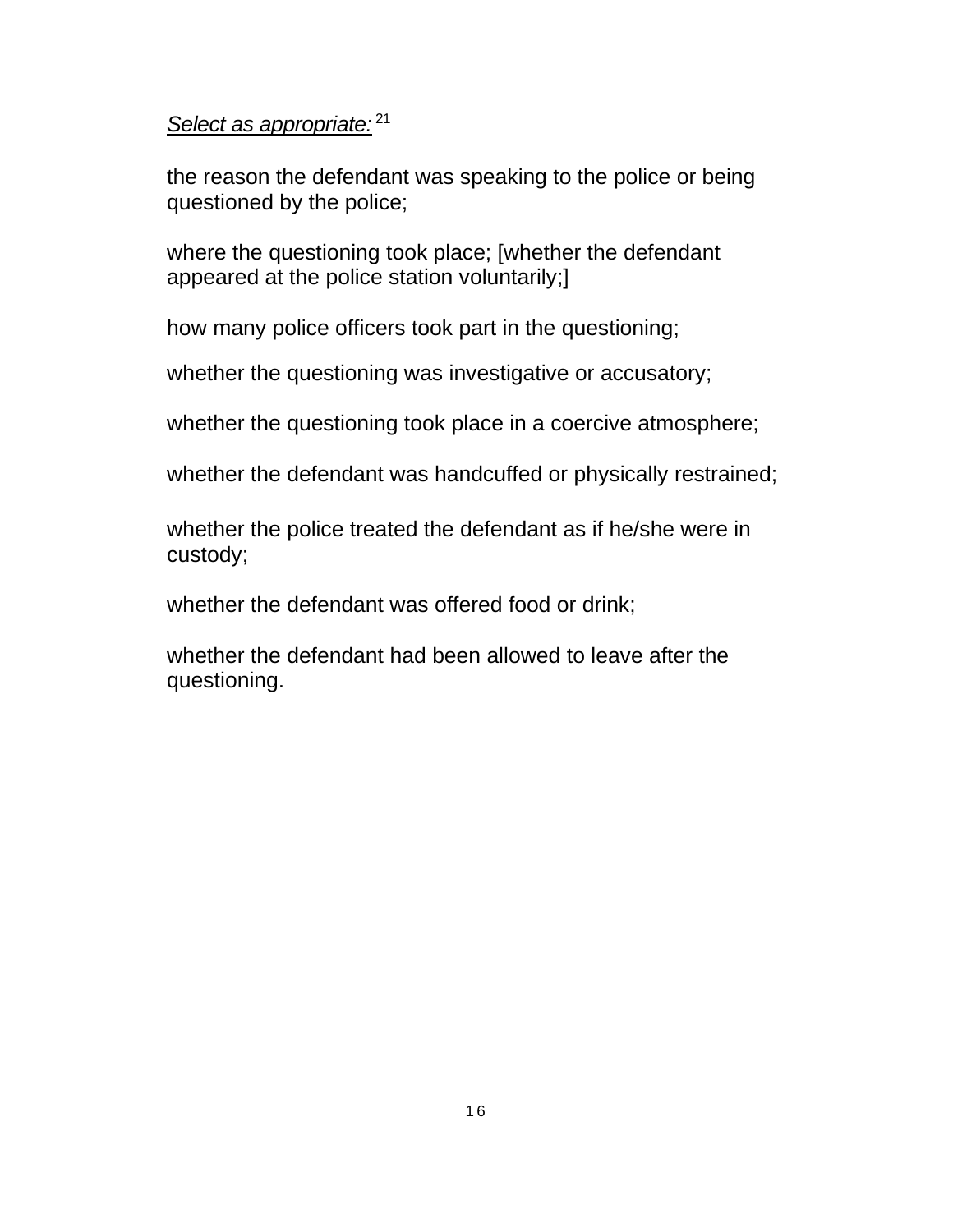- *1. See People v Huntley*, 15 NY2d 72 (1965). *See also People v Cefaro*, 23 NY2d 283, 286-287 (1968); *People v Sanchez,* 293 AD2d 499 (2d Dept 2002).
- *2. See People v Graham*, 55 NY2d 144 (1982).
- *3. See People v Dawson*,166 AD2d 808 (3d Dept 1990); *People v Daniels*, 159 AD2d 513 (2d Dept 1990); *People v Medina*, 146 AD2d 344 (1st Dept 1989) *aff'd People v Bing* [*Medina*], 76 NY2d 331 (1990).
- *4. See People v Rodney,* 85 NY2d 289 (1995); *People v Berkowtiz,*  50 NY2d 333, n. 1 (1980); *People v Rodriquez,* 39 NY2d 976 (1976); *People v Ryff,* 27 NY2d 707 (1970) (identification questions); *People v Rivera,* 26 NY2d 304 (1970) (defendant's address).
- *5.* Such statements also need to have been voluntarily made, but it is unlikely that the voluntariness of such statements will be in issue.
- *6. See* CPL 60.45 (1); *People v Huntley, supra*, 15 NY2d 72.
- *7. See Miranda v Arizona,* 384 US 436 (1966); *People v Graham, supra*, 55 NY2d 144.
- *8. See People v Hotchkiss*, 260 AD2d 241 (1st Dept 1999); *People v Crosby*, 91 AD2d 20, 29 (2d Dept 1983).

*9. See People v Williams*, 62 NY2d 285, 287-289 (1984) (An "individual may validly waive Miranda rights so long as the immediate import of those warnings is comprehended, regardless of his or her ignorance of the mechanics by which the fruits of that waiver may be used later in the criminal process." Thus, a "functionally illiterate, borderline mentally retarded man who also suffered from organic brain damage...[and] had previously been hospitalized for psychotic episodes" who "would not have understood [the] rationale [of the Miranda warnings] or the full legal implications of confessing" but who understood the "immediate meaning" of the pre-interrogation warnings, could, and here did, waive his Miranda rights). *See also People v Love*, 57 NY2d 998 (1982) (although the defendant was in a psychiatric hospital at the time of interrogation, his waiver of his pre-interrogation warnings was valid); *People v Thasa,* 32 NY2d 712 (1973) (the defendant was found mentally incapable of waiving his pre-interrogation rights). *But see Colorado v Connelly,* 479 US 157 (1986), decided after the foregoing cases, in which the United States Supreme Court held that a waiver of Miranda rights is effective in the absence of government coercion, irrespective of the defendant's mental state.

*10. See People v Anderson*, 42 NY2d 35 (1977).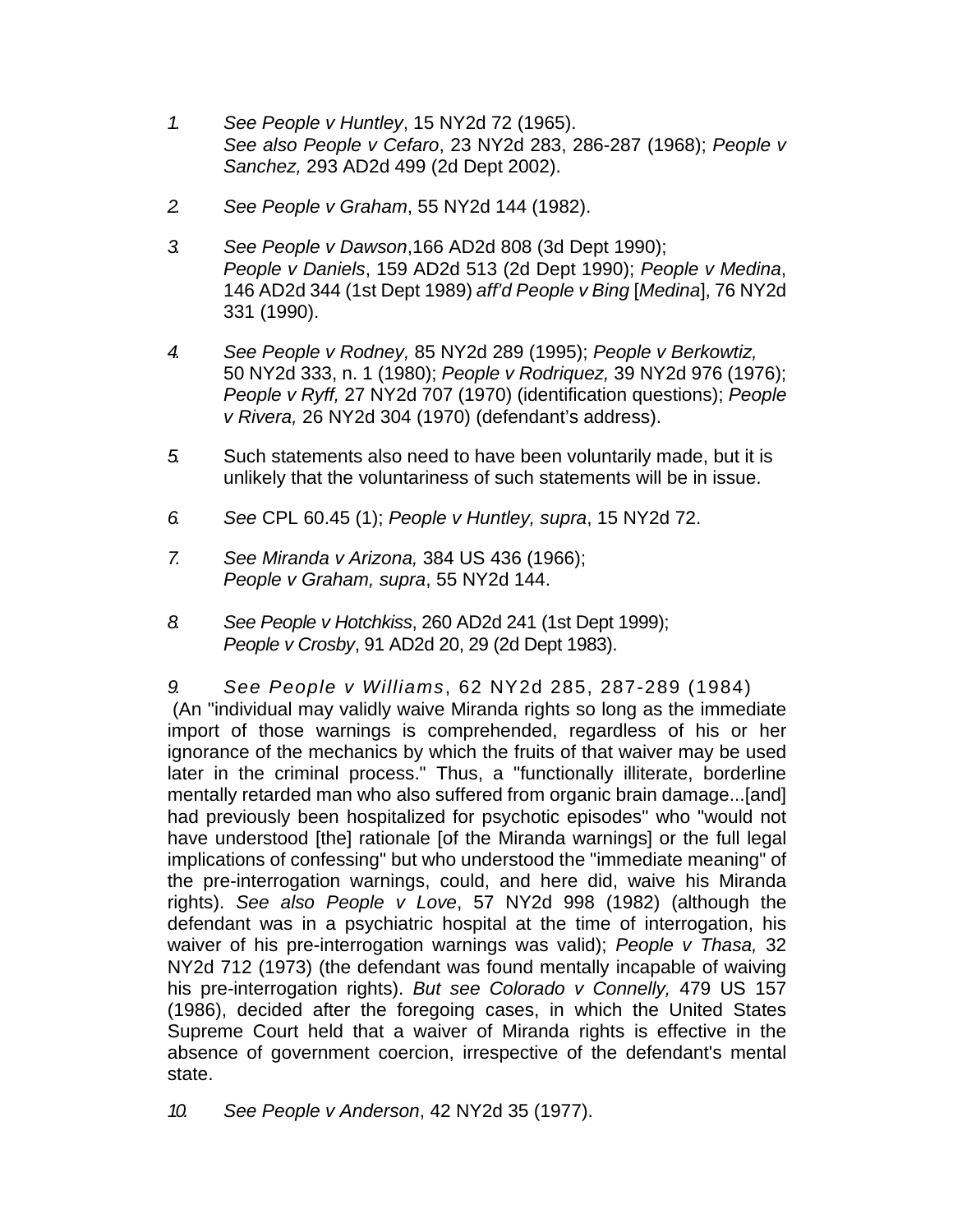*11. See* CPL 60.45 (2) (a).

*12.* The material within commas was added in June 2015 in light of *People v Thomas*, 22 NY3d 629 (2014); see footnote 13.

*13. See* CPL 60.45 (2) (b). The "Promise by Police" charge was revised in June 2015 to accord with *People v Thomas*, 22 NY3d 629, 644-645 (2014) ("It is true that our state statute [CPL 60.45 (2) (b) (i)) treats as 'involuntarily made' a statement elicited 'by means of any promise or statement of fact, which promise or statement creates a substantial risk that the defendant might falsely incriminate himself,' but this provision does not, and indeed cannot, displace the categorical constitutional prohibition on the receipt of coerced confessions, even those that are probably true....As CPL 60.45's enumeration of the various grounds upon which a statement may be deemed involuntary itself demonstrates, subdivision (2) (b) (i) constitutes an additional ground for excluding statements as 'involuntarily made,' not a license for the admission of coerced statements a court might find reliable.").

*14.* The items the police may do before arraignment was revised in December of 2019 to include fingerprinting and photographing per CPL 210.10(3) ["[F]ollowing the arrest [on a bench warrant,] the executing police officer must without unnecessary delay perform all recording, fingerprinting, photographing and other preliminary police duties required in the particular case, and bring the defendant before the superior court"] and to accord with *People v. Jin Cheng Lin*, 26 N.Y.3d 701 (2016). *See also People v Ramos*, 99 NY2d 27 (2002).

*15.* In November 2020, the words "for truthfulness and accuracy" were added at the end of the second paragraph. *See Salnave v. Ercole,* 2014 WL 3014536 (ED NY 2014).

*16. See People v Maerling*, 46 NY2d 289, 302 (1978).

*17. In November 2020, the words "for truthfulness and accuracy" were added at the end of the second paragraph. See Salnave v. Ercole, 2014 WL 3014536 (ED NY 2014).* 

*18. See People v Rodney*, 21 NY2d 1, 9 (1967).

*19. See Stansbury v California,* 511 US 318 (1994).

*20. See People v Yukl,* 25 NY2d 585 (1969).

*21. See People v Centano*, 76 NY2d 837, 838 (1990) ("The Appellate Division correctly applied the standard established in *People v Yukl* [25 NY2d 585, 589] and concluded that a reasonable person, innocent of any crime would not have believed he was in custody under the circumstances. It based its conclusion on evidence in the record that [1] defendant appeared at the